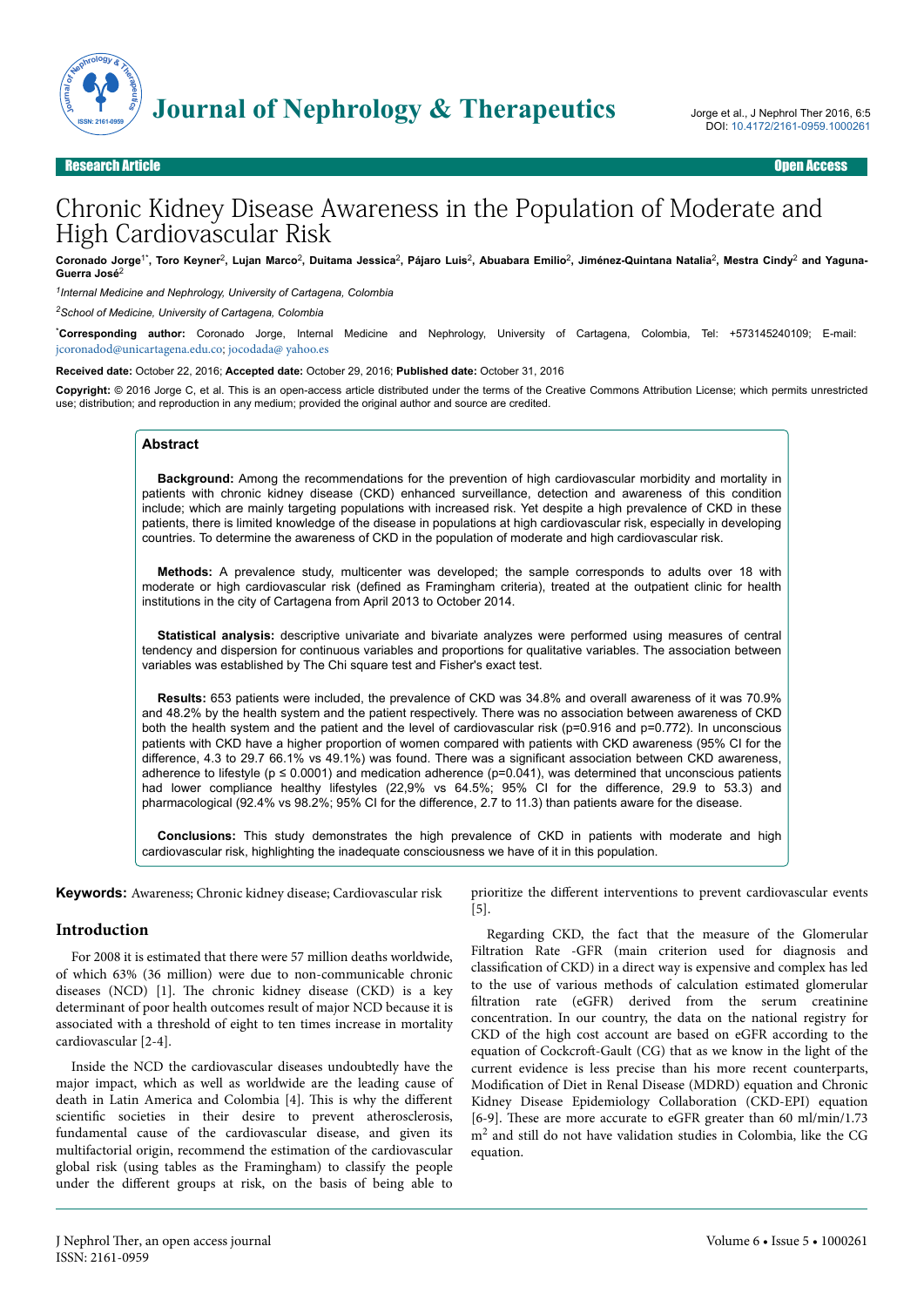The adoption of international guidelines for the diagnosis and classification for CKD K/DIGO (Kidney Disease Improving Global Outcomes) has led to better detection of this disease [10]. However, despite high prevalence rates of the disease its awareness rates (defined as the percentage of people who have been diagnosed with CKD by evidence of kidney damage or kidney failure through regular examinations by their treating physicians in health institutions but cannot understand their diagnosis and thus recognize the importance of treatment) are still low, with only a quarter of individuals with chronic kidney disease knowing the poor state of their renal function in the best case scenario [11,12].

There is no doubt that better management of the CKD can delay the progression of it, prevent cardiovascular complications and reduce related outcomes, but although efforts to improve quality are universally accepted by the medical community, patients should seek prompt treatment once they are aware of their status to be exposed to such initiatives [13]. This problem is more pronounced in developing nations where knowledge of CKD by health personnel is significantly lower (lack of awareness by caregivers as defined by eGFR patient qualifies for CKD but has not made a diagnosis as such by part of your physician), which probably served as a barrier to access to appropriate care, even when it becomes available [14].

Our primary objective was to determine the rate of awareness of CKD in patients with moderate and high cardiovascular risk in addition to characterize the variables and the degree of control of the most common diseases associated with this condition, determining as well if there's an association between this awareness for the disease and adherence to established outpatient care.

## **Materials and Methods**

## **Study design and population**

A prevalence study, multicenter, whose protocol was approved by an institutional review board that covered the population of cardiovascular risk and consulted different companies that are promoters of health (EPS), both subsidized and contributive of the General System of Social Security in Health (SGSSS) of Colombia since April 2013 to October 2014 with headquarters in the city of Cartagena and that met the selection criteria to be adults (older than 18 yearsold) with a risk of cardiovascular event >10% at 10 years according to Framingham score. We excluded patients with predisposing conditions defined GFR decreased temporarily as diarrhea, vomiting, bleeding, recent hospitalization or urinary obstruction. We also excluded patients in which the value of serum creatinine did not represent a reliable marker for calculate eGFR (amputees patients, vegetarians, paraplegics).

### **Sample size**

It was take into account that the population between 20 and 75 years in Cartagena is 58,6% and as calculated by the district administrative department of health (DADIS) for December 2012, the total population of Cartagena affiliated to a system of health, subsidized or contributory, was 987.900 [15,16]. So the number of people in the city between this age ranges today is about 578.909. Based on the study by Manzur et al. in Cartagena for 2001 in which a prevalence of high cardiovascular risk of 12.5% is inferred, the universe of the study constituted an estimated number of 72,364 patients [17]. Assuming a prevalence of CKD in patients at high cardiovascular risk (38%) and

taking into account the criteria of inclusion and exclusion, accepting a security level of 95% and an error rate of 5%, we calculated a required sample of 653 patients [18]. All patients gave their consent to participate in the study.

The procedure for the selection of the sample began by determining the population covered by each EPS and according to the proportion, the number and characteristics of specific patients that they would provide were stipulated. Later we reviewed clinical records to verify the inclusion and exclusion criteria. Of those selected, the following data was recorded: bio-demographic data, cardiovascular risk pathology, analytical data and pharmacological treatments related to hypertension, diabetes and dyslipidemia, awareness of CKD.

Weight and height were measured with the patient barefoot, using a calibrated weight and height board. Нe blood pressure (BP) measurement was performed after the patient was at rest for five minutes at arm level. A calibrated sphygmomanometer (Welch Allyn, Germany) was used to measure the BP.

Of the final sample, the eGFR was determined by applying the equation of Cockcroft Gault. In the event that there wasn't a prior creatinine level registered (less than 6 months) to allow the application of the equation, this study was ordered. In patients with eGFR <60 ml/min/m<sup>2</sup> this deterioration of filtration applying the same equation with a different sample of serum creatinine with a time difference of greater than 3 months was confirmed. In the sample defined as CKD records of a recent measurement of albuminuria were taken (less than one year old) and in case the patient didn't have obliged this parameter, it was requested for measurement.

Each of the variables were coded according to the operationalization defined in the protocol by being included in the database of Microsoft Excel 2010 for subsequent tabulation, graphing and statistical analysis using statistical software IBM SPSS Statistics 19.

## **Definitions**

The variable predictors were consciousness and unconsciousness of CKD defined as the answer "yes" or "no" in the questionnaire item "Have you been told by your doctor if you suffer from any kidney disease, have kidney problems or your kidneys are failing (excluding stones, infections, incontinence and low back pain). Unconsciousness CKD by the health system was assessed by the lack of diagnosis of CKD in the clinical record by the doctor treating a patient with eGFR by CG <60 ml/min confirmed on two occasions by creatinine levels in serum separated of greater than 3 months.

BP controlled was defined by numbers <140/90 mmHg in patients with albuminuria <30 mg/g or <130/80 mmHg if albuminuria was >30 mg/g. Controlled Diabetes mellitus -DM was defined as HbA1c<7% and dyslipidemia controlled by a value of LDL<100 mg/dl.

Adherence to pharmacological therapy was defined as meeting more than 80% of doses of all medicines prescribed in the cardiovascular risk program, while adherence to healthy lifestyle was defined as a patient who meets the recommendations (low-sodium diet, low sugar, low -fat, high in fruits and vegetables diet, exercise greater than 30min daily) for more than 5 days a week and do not smoke.

### **Statistical analysis**

Descriptive univariate and bivariate analysis was performed using measures of central tendency and dispersion for continuous variables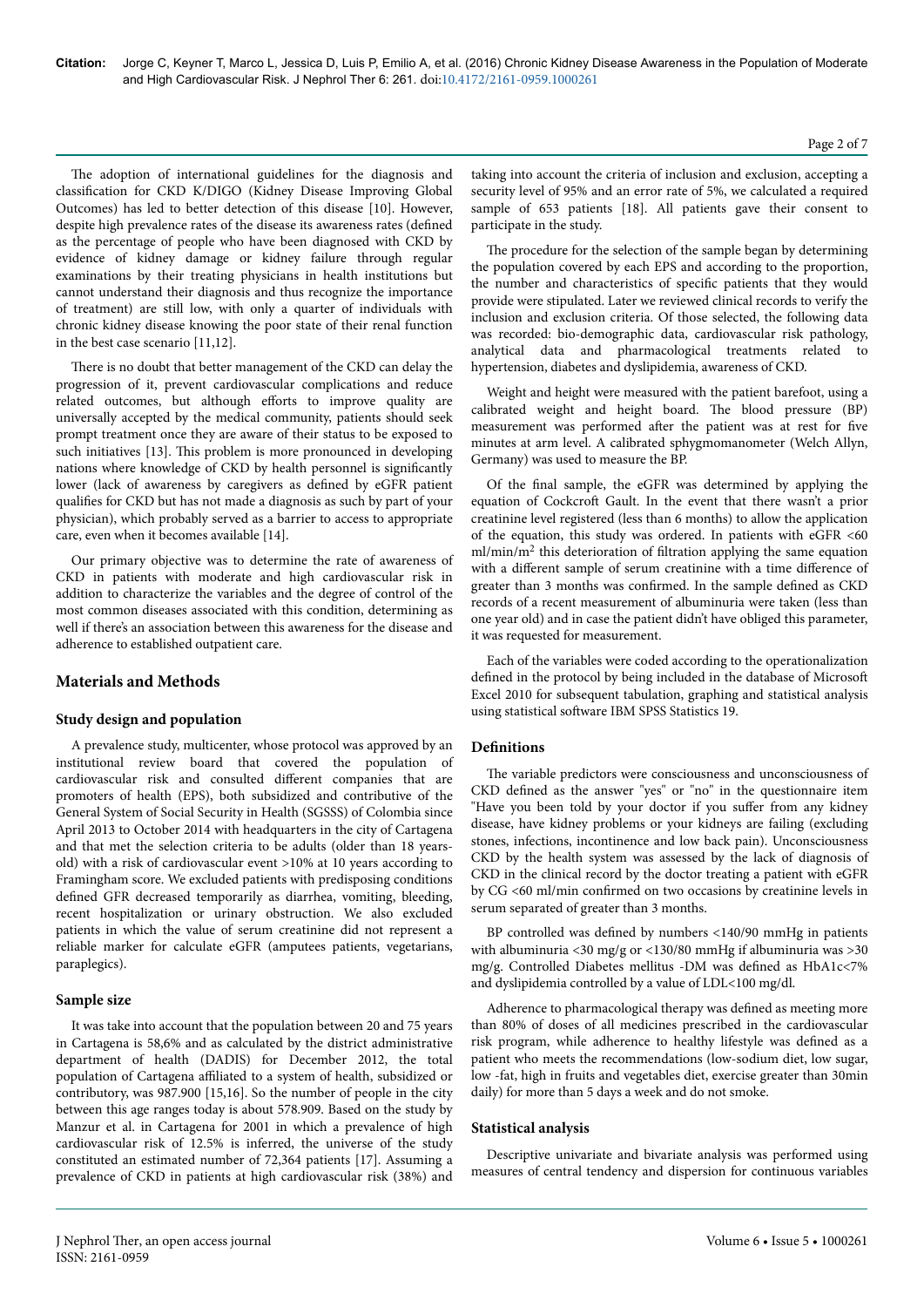## Page 3 of 7

and proportions for qualitative variables. Statistical analysis was performed using the statistical software IBM SPSS 19.

The association between the different variables in the study with the consciousness or unconsciousness of CKD was determined by chisquare test and Fisher's exact test. Confidence intervals of the differences between the proportions of the variables that showed association were reported.

### **Results**

The study population constituted 653 patients, there was a higher proportion of women (56%) and elderly patients (57.7%). Much of the sample belonged to lower socioeconomic strata (86.6%); the most prevalent cardiovascular risk factors were: hypertension (94.3%), dyslipidemia (84.5%), diabetes (44.4%) and obesity (24.2%). Нe prevalence of CKD was 34.8% and the overall awareness of it was 70.9% and 48.2% by the health care system and the patient respectively. Adherence to a healthy lifestyle was found in 40.4% of the population while on medication adherence was 95.1% in the sample evaluated (Table 1). Нe highest prevalence of CKD was found in early stages (G3a and G3b) and with lower levels of albuminuria (Figure 1).

| Sample N                   | 653 (100%) |  |  |
|----------------------------|------------|--|--|
| <b>SGSSS affiliation</b>   |            |  |  |
| Contributory               | 349 (53.4) |  |  |
| Subsidized                 | 304 (46.6) |  |  |
| <b>Cardiovascular risk</b> |            |  |  |
| Moderate                   | 326 (49.9) |  |  |
| High                       | 327 (50.1) |  |  |
| Sex                        |            |  |  |
| Female                     | 366 (56)   |  |  |
| Male                       | 286 (43.8) |  |  |
| Age group                  |            |  |  |
| Young                      | 6(0.9)     |  |  |
| Adult                      | 303 (46.4) |  |  |
| Elderly                    | 344 (57.7) |  |  |
| Socioeconomic stratum      |            |  |  |
| $\mathbf{1}$               | 234 (35.8) |  |  |
| $\overline{2}$             | 196 (30.0) |  |  |
| 3                          | 136 (20.8) |  |  |
| 4                          | 48 (7.4)   |  |  |
| 5                          | 29 (4.4)   |  |  |
| 6                          | 10(1.5)    |  |  |
| <b>BMI</b>                 |            |  |  |
| Normal                     | 206 (31.5) |  |  |
| Underweight                | 15(2.3)    |  |  |

| Overweight                    | 274 (42.0) |  |  |  |
|-------------------------------|------------|--|--|--|
| Obese                         | 158 (24.2) |  |  |  |
| <b>CKD</b>                    | 227 (34.8) |  |  |  |
| <b>Albuminuria</b>            |            |  |  |  |
| Normal                        | 597 (91.4) |  |  |  |
| Moderately Increased          | 53(8.1)    |  |  |  |
| Severely Increased            | 3(0.5)     |  |  |  |
| Grade of CKD by eGFR          |            |  |  |  |
| G3a                           | 93 (14.2)  |  |  |  |
| G3b                           | 94 (14.4)  |  |  |  |
| G4                            | 33(5.1)    |  |  |  |
| G5                            | 7(1.1)     |  |  |  |
| <b>HTA</b>                    | 616 (94.3) |  |  |  |
| <b>Controlled HTA</b>         | 445 (72.2) |  |  |  |
| <b>Diabetes</b>               | 290 (44.4) |  |  |  |
| <b>Controlled diabetes</b>    | 109 (37.1) |  |  |  |
| Dyslipidemia                  | 552 (84.5) |  |  |  |
| Controlled dyslipidemia       | 189 (34.2) |  |  |  |
| Adherence                     |            |  |  |  |
| Healthy life style            |            |  |  |  |
| Always                        | 186 (28.5) |  |  |  |
| Almost always                 | 78 (11.9)  |  |  |  |
| Sometimes                     | 179 (27.4) |  |  |  |
| Rarely                        | 210 (32.2) |  |  |  |
| Pharmacotherapy               |            |  |  |  |
| Always                        | 486 (74.4) |  |  |  |
| Almost always                 | 135 (20.7) |  |  |  |
| Sometimes<br>29 (4.4)         |            |  |  |  |
| Rarely<br>3(0.5)              |            |  |  |  |
| Awareness of CKD N 227 (100%) |            |  |  |  |
| By SGSSS<br>161 (70.9)        |            |  |  |  |
| By patient                    | 110 (48.2) |  |  |  |

Table 1: Sample Characteristics. SGSSS: System General of Security Social in Health of Colombian, BMI: Body mass index, CKD: chronic kidney disease, eGFR: estimated glomerular filtration rate by Cockcroft-Gault, HTA: hypertension Adherence: meets >80% of the recommendations (always + almost always).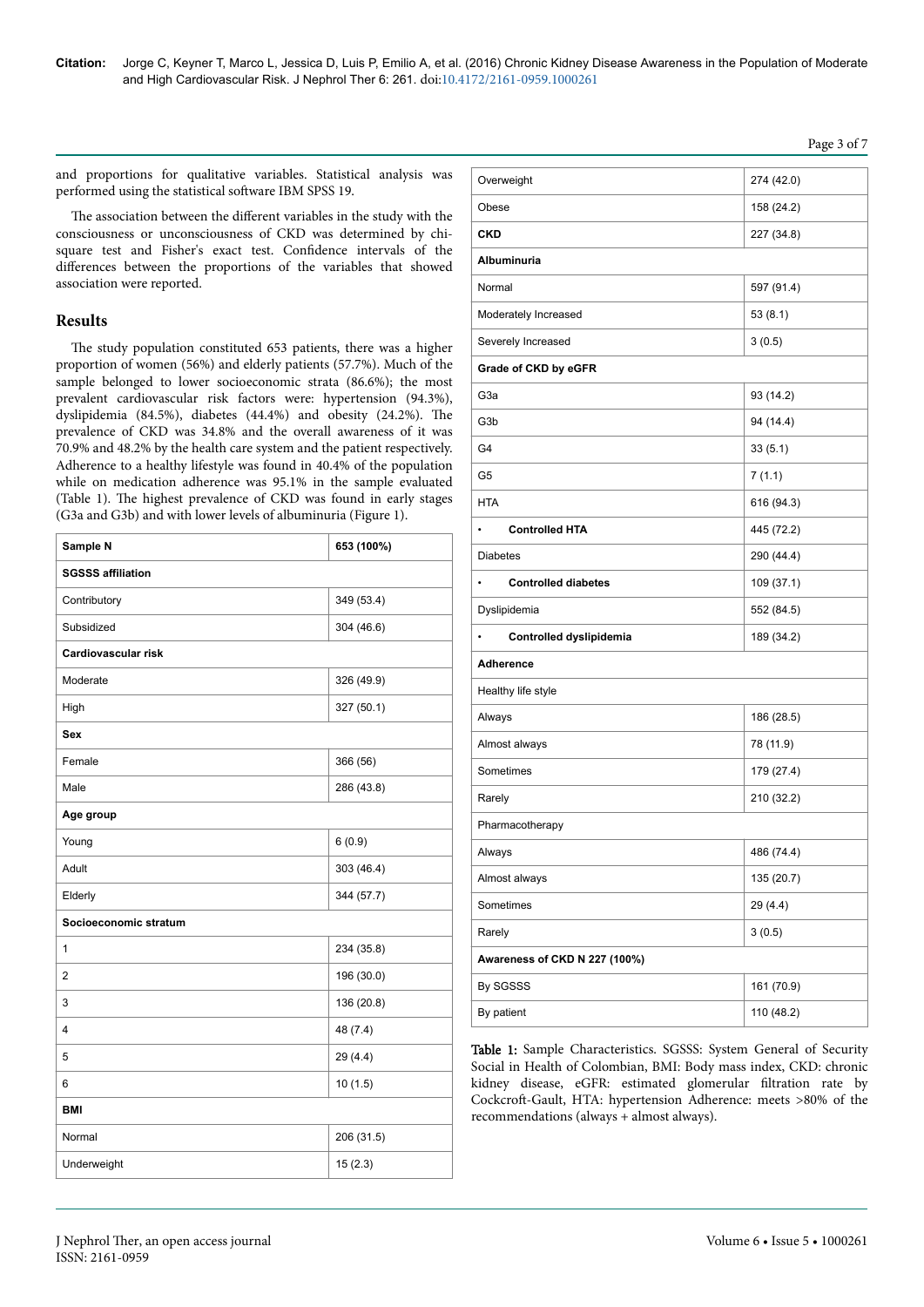

A significant association between the level of cardiovascular risk and blood pressure control (p=0.002) was found; moderate risk patients have a higher proportion of controlled patients compared to high risk (77.9% vs. 66.6%; CI 95% for the difference, 4.3 to 18.3).

There was no association between the level of cardiovascular risk and control of DM (p= 0.833) and dyslipidemia (p=0.706). Similarly no association between the level of cardiovascular risk and adherence to healthy lifestyle (p=0.892) was found (Table 2).

|                                                    | <b>Moderate RCV</b> | <b>High RCV</b> | Р         |
|----------------------------------------------------|---------------------|-----------------|-----------|
| Degree of control of cardiovascular risk pathology |                     |                 |           |
| Control HTA                                        | 77.9                | 66.6            | p=0.002*  |
| Control DM                                         | 37.8                | 36.6            | $p=0.833$ |
| Control de DL                                      | 35                  | 33.5            | p=0.706   |
| Adherence to therapy                               |                     |                 |           |
| Healthy life style                                 | 41.4                | 39.4            | p=0.892   |
| Pharmacologic                                      | 96                  | 94.2            | $p=0.065$ |

Table 2: Characterization of variables between moderate and high cardiovascular risk. RCV: Cardiovascular risk, HTA: arterial hypertension, DM: mellitus diabetes, DL: Dyslipidemia, System General of Security Social in Health of Colombian. BMI: Body mass index.

The results showed no association between CKD and control of hypertension (p= 0.341), diabetes mellitus (p=0.189), dyslipidemia (p=0.278), adherence to healthy lifestyle (p=0.079) and adherence to medications (p=0.492) (Table 3).

| <b>Presence of CKD</b>       |            | р         |  |
|------------------------------|------------|-----------|--|
| Yes                          | <b>Not</b> |           |  |
| <b>Arterial hypertension</b> |            |           |  |
| 74.5                         | 71         | $p=0.341$ |  |
| 25.5                         | 29         |           |  |
|                              |            |           |  |

| <b>Mellitus diabetes</b>  |      |      |         |  |
|---------------------------|------|------|---------|--|
| Controlled                | 42.7 | 34.6 | p=0.189 |  |
| Not controlled            | 57.3 | 65.4 |         |  |
| Dyslipidemia              |      |      |         |  |
| Controlled                | 37.4 | 32.7 | p=0.278 |  |
| Not controlled            | 67.3 | 62.6 |         |  |
| <b>Healthy life style</b> |      |      |         |  |
| Adherent                  | 42.7 | 39.2 | p=0.079 |  |
| Non-adherent              | 57.2 | 60.8 |         |  |
| Pharmacotherapy           |      |      |         |  |
| Adherent                  | 95.2 | 95.1 | p=0.492 |  |
| Non-adherent              | 4.8  | 4.9  |         |  |

Table 3: Relationship between prevalence of CKD and cardiovascular diseases. CKD: chronic kidney disease by estimated glomerular filtration rate by Cockcroft-Gault <60mL/min/m<sup>2</sup>.

There was no association between awareness of CKD both the health system and patient and the level of cardiovascular risk (Figure 2).



No association between awareness of CKD patient and affiliation to the SGSSS ( $p= 0.392$ ), level of cardiovascular risk ( $p=0.916$ ), age groups (p=0.379), socioeconomic layer (p=0.0901) was found. However there was a significant association between the patient's awareness of CKD and the gender (p=0.009); in patients unaware of having CKD there is a higher proportion of women compared with those patients aware of having CKD (66.1% vs. 49.1%; 95% CI for the difference,  $4.3$  to  $29.7$ ) (Table 4).

| Variable                 | CKD awareness (%) |            | р     |
|--------------------------|-------------------|------------|-------|
|                          | <b>YES</b>        | <b>NOT</b> |       |
| <b>SGSSS affiliation</b> |                   |            |       |
| Contributory             | 58.2              | 52.5       | 0.392 |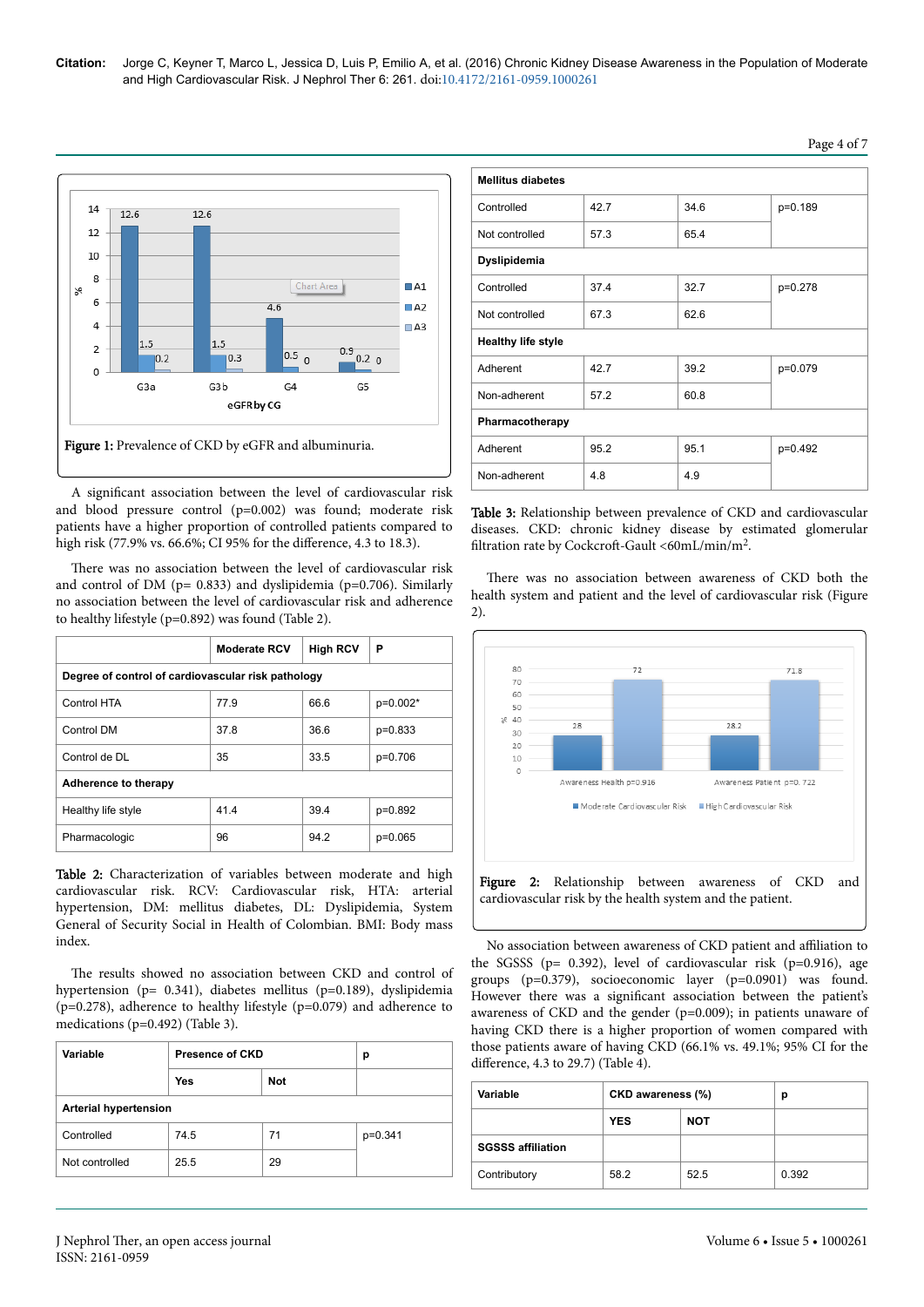| Subsidized                | 41.8 | 47.5 | 0.392       |
|---------------------------|------|------|-------------|
| Sex                       |      |      |             |
| Female                    | 49.1 | 66.1 | $0.009*$    |
| Male                      | 50.9 | 33.9 | $0.009*$    |
| Age group                 |      |      |             |
| Young                     | 0    | 0.8  | 0.379       |
| Adult                     | 13.6 | 9.3  | 0.379       |
| Elderly                   | 86.4 | 89.8 | 0.379       |
| Socioeconomic<br>stratum  |      |      |             |
| 1                         | 39.1 | 36.4 | 0.09        |
| $\overline{2}$            | 29.1 | 33.1 | 0.09        |
| 3                         | 20   | 18.6 | 0.09        |
| $\overline{4}$            | 4.5  | 6.8  | 0.09        |
| 5                         | 4.5  | 2.5  | 0.09        |
| 6                         | 2.7  | 2.5  | 0.09        |
| <b>Healthy life style</b> |      |      |             |
| Adherent                  | 64.5 | 22.9 | $< 0.0001*$ |
| Non-adherent              | 35.5 | 77.1 | $< 0.0001*$ |
| Pharmacotherapy           |      |      |             |
| Adherent                  | 98.2 | 92.4 | $0.041*$    |
| Non-adherent              | 1.8  | 7.6  | $0.041*$    |
|                           |      |      |             |

Table 4: Relationship between variables and patient awareness of CKD. SGSSS: System General of Security Social in Health of Colombian, Socioeconomic Stratum: Classifications of social class in Colombia taking into account their income and social conditions, Adherence: The patient meets >80% of their medication and medical indications.

A significant association between awareness of CKD and adherence to lifestyle (p<0.0001) was shown; patients unaware of having CKD have lower adherence to healthy lifestyle than patients with awareness of CKD (22.9% vs. 64.5%; 95% CI for the difference, 29.9 to 53.3). A significant association between awareness of CKD and medication adherence (p=0.041) was found, showing that unconscious patients have a lower proportion of medication adhesion than conscious CKD patients (92.4% vs. 98.2%; 95% CI for the difference, 2.7 to 11.3) (Table 4).

There was a significant association between CKD awareness by the patient and the degree of CKD (p<0.0001); to compare unaware CKD patients with aware CKD patients, a greater proportion of patients met CKD G3a (56.8% vs. 23.9%; 95% CI for the difference, 20.9 to 44.9), and lower CKD G3b ratio (34.7% vs. 48.6%; 95% CI for the difference, 11.8 to 26.6), CKD G4 (8.5% vs. 21.1%; 95% CI for the difference, 3.4 to 21.8) and CKD G5 (0% vs. 6.4%; 95% CI for the difference, 1.8 a11) (Figure 3). CKD unconscious patients have a significantly lower overall proportion of patients with CKD G3b, G4 and G5 (moderate to advanced CKD) compared to patients aware of CKD (43.2 vs. 76.1%; 95% CI for the difference, 20.9 to 44.9;  $p<0.00001$ ). CKD unconscious patients have a significantly higher proportion of patients with CKD G3a (mild) compared to patients aware of CKD (56.8% vs. 23.9%; 95% CI for the difference, 20.0 to 44.9;  $p < 0.00001$ ).



## **Discussion**

This study demonstrates the high prevalence of CKD in the population with cardiovascular risk (34.8%), comparable to that of similar studies conducted in this population (37.3%), however diagnosis rates by the health system are still low (70.9%), which can lead to the lack of use of the formulas needed to calculate the eGFR, since most of undiagnosed patients were in stage G3a (56.8%), where the value of isolated creatinine is almost certainly in ranges expressed as "normal", allowing under diagnosis especially in women and elders which covers most of our population [18-20].

It is noteworthy the degree of awareness of CKD by the patients (48.2%), which although still low, is higher than the ones published elsewhere (6-23%) [11,12,19,21,22]. We considered as a possible factor that most of our patients had diabetes or hypertension, comorbid conditions that have shown increased conscience because of their higher risk assessment and recognition of CKD associated with better care by trained staff  $[11,19]$ .

It's worth to highlight the difference in awareness of CKD according to the degree of deterioration of eGFR in an inversely proportional and statistically significant way, demonstrating in our work a higher rate of consciousness in patients with CKD G4 and G5 (Figure 3) compared to the G3a stage (91.5%-100% vs. 43.2%), this has also been determined in other populations where the consciousness is better at lower eGFR  $[11,19,21,23]$ . This increased awareness can be explained due to the fact that generally these patients are exposed to better programs and specialized health personnel in the care of their comorbidities, as determined in the last guide the ministry of social protection, indicating that patients with advanced CKD should be handled by specialists in nephrology which would imply tracking patients in programs that provide the opportunity of a greater awareness of their condition [24].

In regard to the lower degree of awareness of CKD by the female population evaluated (33.9% vs. 50.9%), these data are consistent with those reported in other populations where a greater awareness of CKD is shown in men, which may be due to their higher levels of creatinine in which doctors less familiar with CKD could easily recognize them as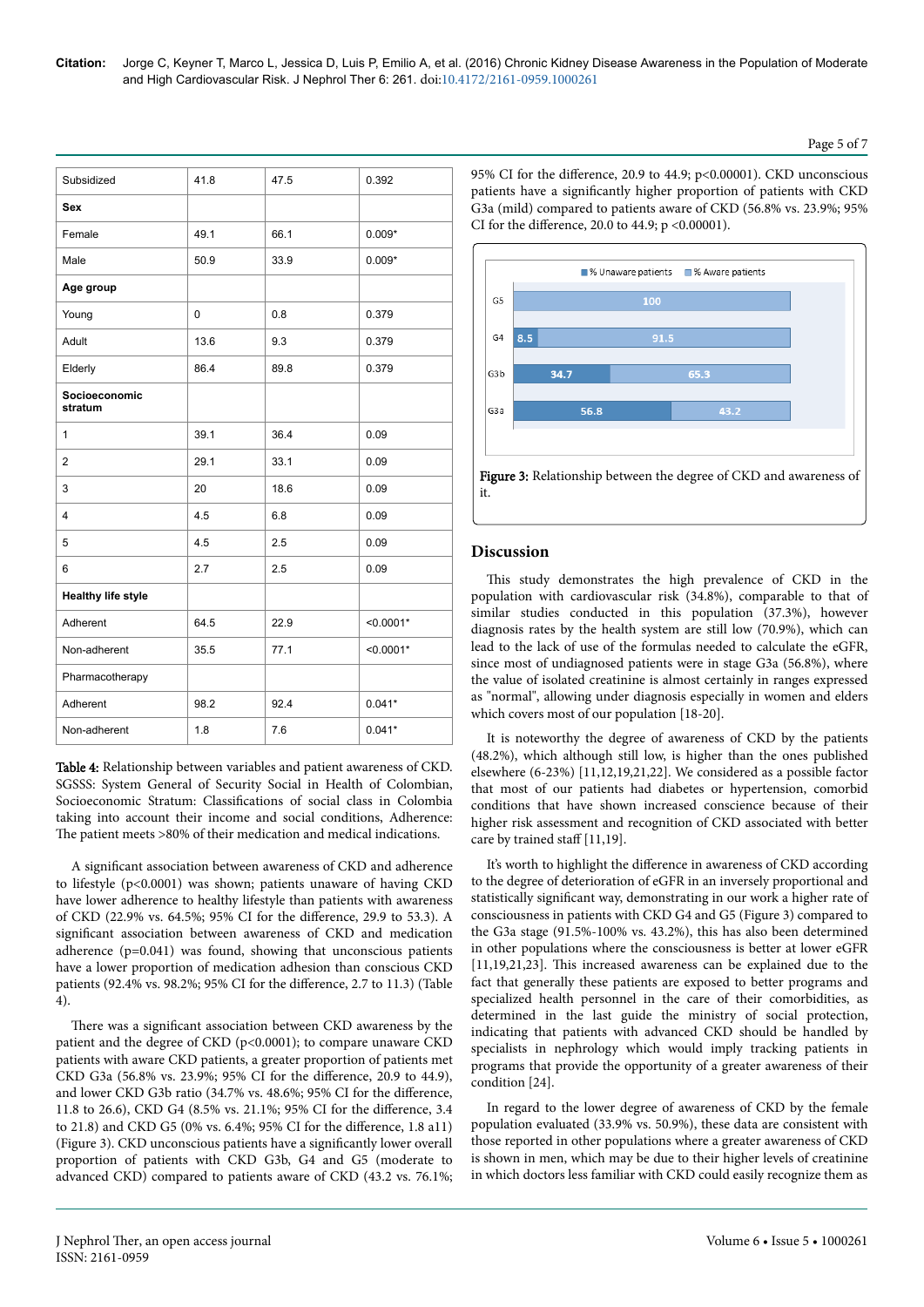CKD patients [11,12,19,25]. Moreover many professionals have the perception of a lower risk of CKD in women compared to its counterpart, men. In addition, much of the symptoms of CKD in women tend to be most likely attributed to other causes.

Control rates of hypertension reported in the general population vary from 5.4%-58% [26]. In our study the prevalence of controlled hypertensive patients was significantly better (72.2%) which are somewhat higher than those reported in the register the program of hypertension for 2011 in Colombia (60.2%), probably due to the high adherence to pharmacologic management greater than 95%, in contrast to the publications in other populations with default rates and higher treatment withdrawal (47-57%) [23,25,27]. With regard to the significant difference found in the degree of control in patients with moderate cardiovascular risk compared with those at high risk, it is probably due to the scale used to catalog the cardiovascular risk of patients where a patient with hypertension controlled most likely was assigned to a lower risk level. Otherwise represents control diabetes and dyslipidemia (represented by HbA1c <7% and LDL <100 mg/dL) which was achieved in only 44.4% and 34.2% respectively of the population studied, slightly inferior to other studies (50%) rates; this may reflect a lack of adherence to non-pharmacological measures (healthy lifestyle), compliance and control are essential for the proper management of these patients; non-adherence is associated with a high rate overweight and obesity (66.2%) [28].

A relevant point determined in our work and that had already been suggested in another study is the relationship between consciousness of CKD and adherence to management, showing the difference in conscious patients with CKD compared with unaware ones regarding the adherence of healthy life habits (low- sodium diet, low sugar, lowfat, exercise 150 min weekly and smoking cessation), being the conscious patients of having CKD much more adherents (64.5% vs.  $22.9\%$ ) [21]. Moreover it also determined a statistically significant difference towards achieving drug therapy in the population aware of CKD (98.2% vs. 92.4%), which has demonstrated in other trials improvement in the control of cardiovascular risk pathologies [29]. This relationship encourages the promotion of education programs aimed at the health system actors and patients treated in it, (mainly those at high risk for the disease) in raising awareness of this disease [30].

Within the limitations of our trial we found that the question to define awareness CKD was not previously validated in our country, however this same question has been used to define consciousness of CKD in different populations by what we consider acceptable for our population [12,19]. Moreover, the serum creatinine level used for calculating eGFR, was determined in the laboratory of each EPS, so that the methods for testing are probably not homogeneous. However, this situation reveals the real conditions for the diagnosis, classification and management of CKD in this population. Similarly the formula used to calculate eGFR was the Cockcroft-Gault, which has demonstrated in the light of current evidence to be less accurate than their newer counterparts (MDRD and CKD -EPI) [8]. However, in our country the data in the national registry to account of high cost for CKD are based on eGFR by use of this formula [7]. One of the strengths of our study was that the limitation of the transverse studies previously published of not allowing distinguishing the patients with CKD of those with transitory alteration of the eGFR was erased.

## **Conclusions**

This study demonstrates the high prevalence of CKD in patients with moderate and high cardiovascular risk, highlighting the low awareness people have of the same both for the patient and the care staff caring for this population.

Our trial emphasizes the need to improve the knowledge and training of personnel attending this pathology in cardiovascular risk programs, with the active collaboration of kidney health programs, because although this is a political and financial challenge in countries like ours, it should not underestimate the importance of increasing awareness of the CKD considering that cannot only result in slowing the progression to the terminal stage of the disease with the dependence on dialysis and transplantation, but can also affect in reducing cardiovascular morbidity and mortality to be an independent risk factor, thus achieving an impact on the Colombian economy, considering that the cost is higher than for any other disease.

## **References**

- 1. (2011 [\)World Health Organization. Causes of death 2008: data sources](http://www.who.int/healthinfo/global_burden_disease/cod_2008_sources_methods.pdf) [and methods.](http://www.who.int/healthinfo/global_burden_disease/cod_2008_sources_methods.pdf)
- 2. [William GC, Giuseppe R, Shanthi M, Marcello T \(2011\)](https://dx.doi.org/10.1038/ki.2011.368) The contribution [of chronic kidney disease to the global burden of major non](https://dx.doi.org/10.1038/ki.2011.368)[communicable diseases. Kidney Int 80: 1258-1270.](https://dx.doi.org/10.1038/ki.2011.368)
- 3. [Ritz E \(2010\) Cardiovascular disease in patients with chronic kidney](http://www.elsevier.es/es-revista-hipertension-riesgo-vascular-67-articulo-cardiovascular-disease-in-patients-with-S1889183709000804) [disease–An update. Hipertens riesgo vasc 27: 75-79](http://www.elsevier.es/es-revista-hipertension-riesgo-vascular-67-articulo-cardiovascular-disease-in-patients-with-S1889183709000804).
- 4. (2012) [Organización Mundial de la Salud. Estadísticas Sanitarias](http://www.who.int/gho/publications/world_health_statistics/ES_WHS2012_Full.pdf) [Mundiales.](http://www.who.int/gho/publications/world_health_statistics/ES_WHS2012_Full.pdf)
- 5. [D'Agostino RB, Vasan RS, Pencina PJ, Wolf PA, Cobain M, et al. \(2008\)](https://dx.doi.org/10.1161/CIRCULATIONAHA.107.699579) General Cardiovascular Risk Profile [for Use in Primary Care :](https://dx.doi.org/10.1161/CIRCULATIONAHA.107.699579) The [Framingham Heart. Circulation 117: 743-753](https://dx.doi.org/10.1161/CIRCULATIONAHA.107.699579).
- 6. [Kdigo \(2012\) Clinical Practice Guideline for the Evaluation and](http://www.kdigo.org/clinical_practice_guidelines/pdf/CKD/KDIGO_2012_CKD_GL.pdf) [Management of Chronic Kidney Disease. Kidney International](http://www.kdigo.org/clinical_practice_guidelines/pdf/CKD/KDIGO_2012_CKD_GL.pdf) [Supplements 3:19-62](http://www.kdigo.org/clinical_practice_guidelines/pdf/CKD/KDIGO_2012_CKD_GL.pdf).
- 7. [\(2014\) Colombian Fund High Cost Disease. Situation of chronic kidney](http://www.cuentadealtocosto.org/byblos/Docs/SITUACION_DE_LA_ENFERME) [disease in Colombia Resolution.](http://www.cuentadealtocosto.org/byblos/Docs/SITUACION_DE_LA_ENFERME)
- 8. [Earley A, Miskulin D, Lamb EJ, Levey AS, Uhlig K \(2012\) Estimating](https://dx.doi.org/10.7326/0003-4819-156-6-201203200-00391) equations for glomerular filtration [rate in the era of creatinine](https://dx.doi.org/10.7326/0003-4819-156-6-201203200-00391) [standardization: a systematic review. Ann Intern Med 156: 785-795.](https://dx.doi.org/10.7326/0003-4819-156-6-201203200-00391)
- 9. [Poggio ED, Wang X, Greene T, Van Lente F, Hall PM \(2005\) Performance](https://dx.doi.org/10.1681/ASN.2004060447) of the Modification [of Diet in Renal Disease and](https://dx.doi.org/10.1681/ASN.2004060447) Cockcroft-Gault [Equations in the Estimation of GFR in Health and in Chronic Kidney](https://dx.doi.org/10.1681/ASN.2004060447) [Disease. J Am Soc Nephro. 16: 459-466.](https://dx.doi.org/10.1681/ASN.2004060447)
- 10. [Herzog CA, Asinger RW, Berger AK, Charytan DM, Díez J, et al. \(2011\)](https://dx.doi.org/10.1038/ki.2011.223) [Cardiovascular disease in chronic kidney disease. A clinical update from](https://dx.doi.org/10.1038/ki.2011.223) [Kidney Disease: Improving Global Outcomes \(KDIGO\). Kidney Int. 80:](https://dx.doi.org/10.1038/ki.2011.223) [572-586.](https://dx.doi.org/10.1038/ki.2011.223)
- 11. [Plantinga LC, Boulware LE, Coresh J, Stevens LA, Miller ER, et al. \(2008\)](https://dx.doi.org/10.1001/archinte.168.20.2268) [Patient awareness of chronic kidney disease: trends and predictors. Arch](https://dx.doi.org/10.1001/archinte.168.20.2268) [Intern Med. 168: 2268-2275.](https://dx.doi.org/10.1001/archinte.168.20.2268)
- 12. [Coresh J, Byrd-Holt D, Astor BC, Briggs JP, Eggers PW, et al. \(2005\)](https://dx.doi.org/10.1681/ASN.2004070539) [Chronic kidney disease awareness, prevalence, and trends among U.S.](https://dx.doi.org/10.1681/ASN.2004070539) [adults, 1999 to 2000. J Am Soc Nephrol. 16: 180-188.](https://dx.doi.org/10.1681/ASN.2004070539)
- 13. [Roderick PJ \(2012\) Chronic kidney disease in older people: a cause for](https://dx.doi.org/10.1093/ndt/gfr515) [concern? Nephrol Dial Transplant 27: 1-4.](https://dx.doi.org/10.1093/ndt/gfr515)
- 14. [Obrador GT, García-García G, Villa AR, Rubilar X, Olvera N, et al. \(2010\)](https://dx.doi.org/10.1038/ki.2009.540) [Prevalence of chronic kidney disease in the Kidney Early Evaluation](https://dx.doi.org/10.1038/ki.2009.540) [Program \(KEEP\) Mexico and comparison with KEEP US. Kidney Int](https://dx.doi.org/10.1038/ki.2009.540) [Suppl 116: S2-S8.](https://dx.doi.org/10.1038/ki.2009.540)
- 15. [Aguilera M, Meisel A \(2009\) Working papers on regional economy. Is the](http://www.banrep.gov.co/documentos/publicaciones/regional/documentos/DTSE%20R-109.pdf) [island that is repeated? Cartagena on Census 2005 population of the](http://www.banrep.gov.co/documentos/publicaciones/regional/documentos/DTSE%20R-109.pdf) [Central Bank Republic of economic and regional studies \(CEER\) –](http://www.banrep.gov.co/documentos/publicaciones/regional/documentos/DTSE%20R-109.pdf) [Cartagena 109: 1-47.](http://www.banrep.gov.co/documentos/publicaciones/regional/documentos/DTSE%20R-109.pdf)